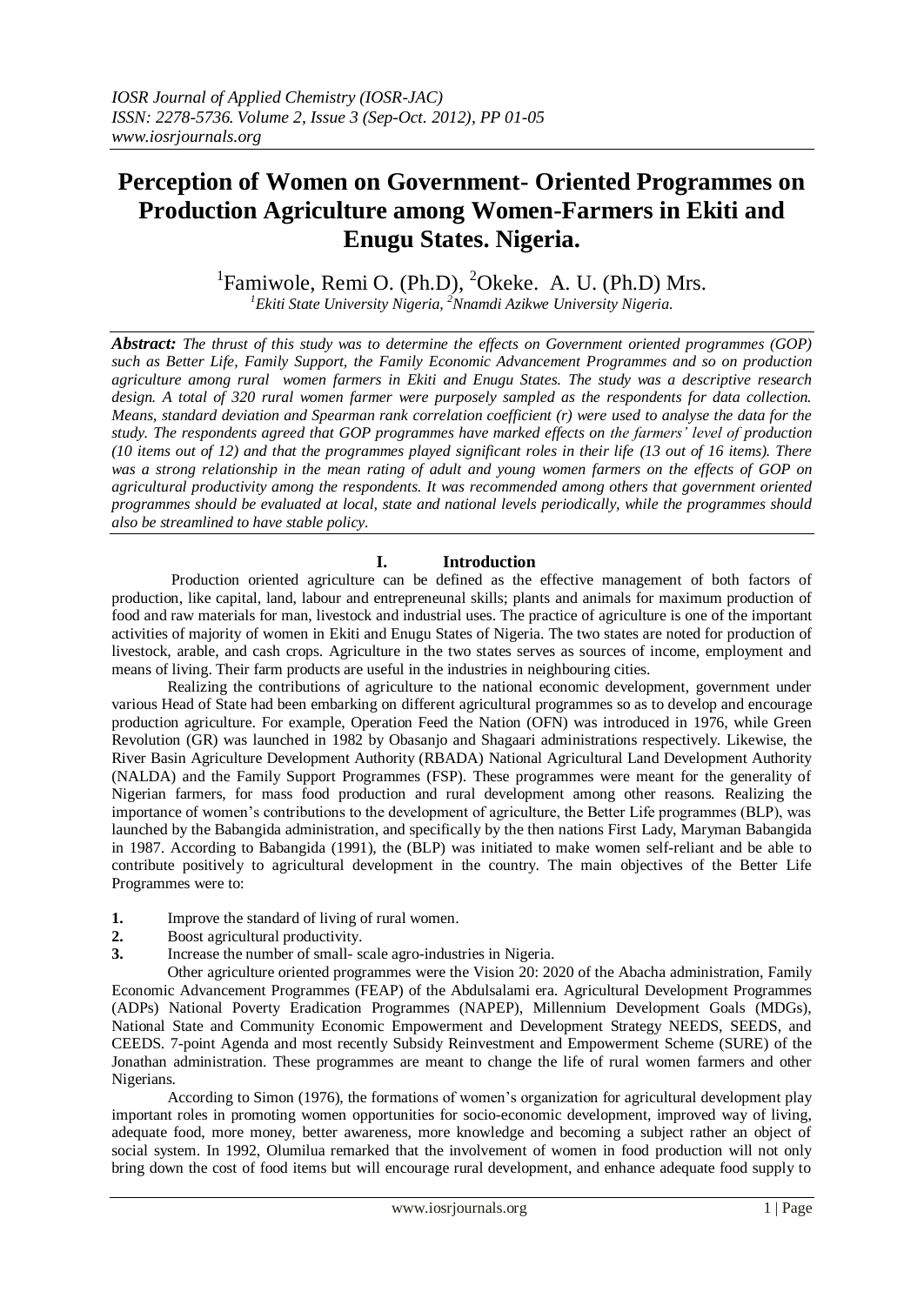Nigerians and improve the foreign exchange earnings base of the country. Nigerian women are generally credited with being energetic, industrious and enterprising. They constitute a significant agricultural workforce to be reckoned with in the economic development of the nation. This study therefore sought to determine the impact of the various government programmes on agricultural productivity among women farmers in Ekiti and Enugu States of the country.

#### **Research Questions**

The following research questions were drawn and answered in the study.

- **1.** What are the various government programmes which women- farmers have benefited from in Ekiti and Enugu States?
- **2.** What are the impact of government programmes on agricultural productivity among women farmers in Ekiti and Enugu States?
- **3.** What are the roles and involvement of government programmes in agricultural productivity in Ekiti and Enugu States?

#### **Hypothesis**

The study answered the following hypothesis at p 0.05 level of significance.

**Ho1** there is no significant relationship in the mean ratings of young and adult women- farmers on the impact of government oriented programmes on agricultural productivity in Ekiti and Enugu States, Nigeria.

### **II. Methodology**

 The design of the study was a descriptive survey research method. The population consisted of 200 adults and 120 young women farmers in Ekiti and Enugu States of Nigeria. They were purposely sampled for the 32 local government areas of the 2 states. Ten (10) women farmers were purposely selected from each of the local government areas, making 320 respondents

#### **Instrument for Data Collection**

 Three structured questionnaire containing 41 items were used to elicit information from the respondents on a 5 point Likert scale of Strongly Agree, Agree, Neutral, Disagree and Strongly Agree. The instrument reliability coefficient of 0.87 was obtained using the Cronbach's alpha at 0.05 level of significant. The questionnaires were hand delivered to the respondents. A return rate of 100% was recorded.

#### **Data Analysis**

 The data generated was subjected to analysis using percentage, mean standard deviation and Spearman Rank Correlation Coefficient (r) were used to calculate the relationship between the opinion of adult and young women farmers. The hypotheses were tested at  $P \geq 0.05$  level of significance.

#### **Findings**

Research Question 1

What are the various government programmes which women farmers have benefited from?

| Table 1 Government Oriented Programmes in Ekiti and Enugu States |                                                        |          |        |                |  |
|------------------------------------------------------------------|--------------------------------------------------------|----------|--------|----------------|--|
| S/N                                                              | benefitted from this government<br>have                | $\%$ YES | $\%NO$ | <b>REMARKS</b> |  |
|                                                                  | programmes                                             |          |        |                |  |
|                                                                  | Operation Feed the Nation (OFN)                        | 84.38    | 15.62  | <b>YES</b>     |  |
| $\overline{2}$                                                   | Green Revolution (GR)                                  | 78.13    | 21.87  | <b>YES</b>     |  |
| 3                                                                | River Basin Agric Development programmes (RBADP)       |          | 37.5   | <b>YES</b>     |  |
|                                                                  |                                                        |          |        |                |  |
| $\overline{\mathbf{4}}$                                          | Agric Development programmes (ADP)                     | 77.19    | 22.01  | <b>YES</b>     |  |
| 5                                                                | National Agricultural Land Development Authority       |          | 85.94  | NO.            |  |
|                                                                  | (NALDA)                                                |          |        |                |  |
| 6                                                                | <b>Family Support Programmes (FSD)</b>                 | 80       | 20     | <b>YES</b>     |  |
| 7                                                                | <b>National Poverty Eradication Programmes (NAPEP)</b> | 70       | 30     | <b>YES</b>     |  |
| 8                                                                | Millennium Development Goal (MDGs)                     | 56.25    | 43.75  | <b>YES</b>     |  |
| 9                                                                | NEED/SEEDS/CEED.                                       |          | 72.5   | NO.            |  |
| 10                                                               | Vision 20:2020                                         | 31.25    | 68.75  | NO.            |  |
| 11                                                               | Family Economic Advancement Programmes (FEAP)          | 46.75    | 56.25  | NO.            |  |
| 12                                                               | 7- Point Agenda                                        | 43.75    | 56.25  | NO.            |  |
| 13                                                               | Subsidy Reinvestment and Empowerment Programmes        | 6.21     | 93.79  | NO.            |  |
|                                                                  | (SUREP)                                                |          |        |                |  |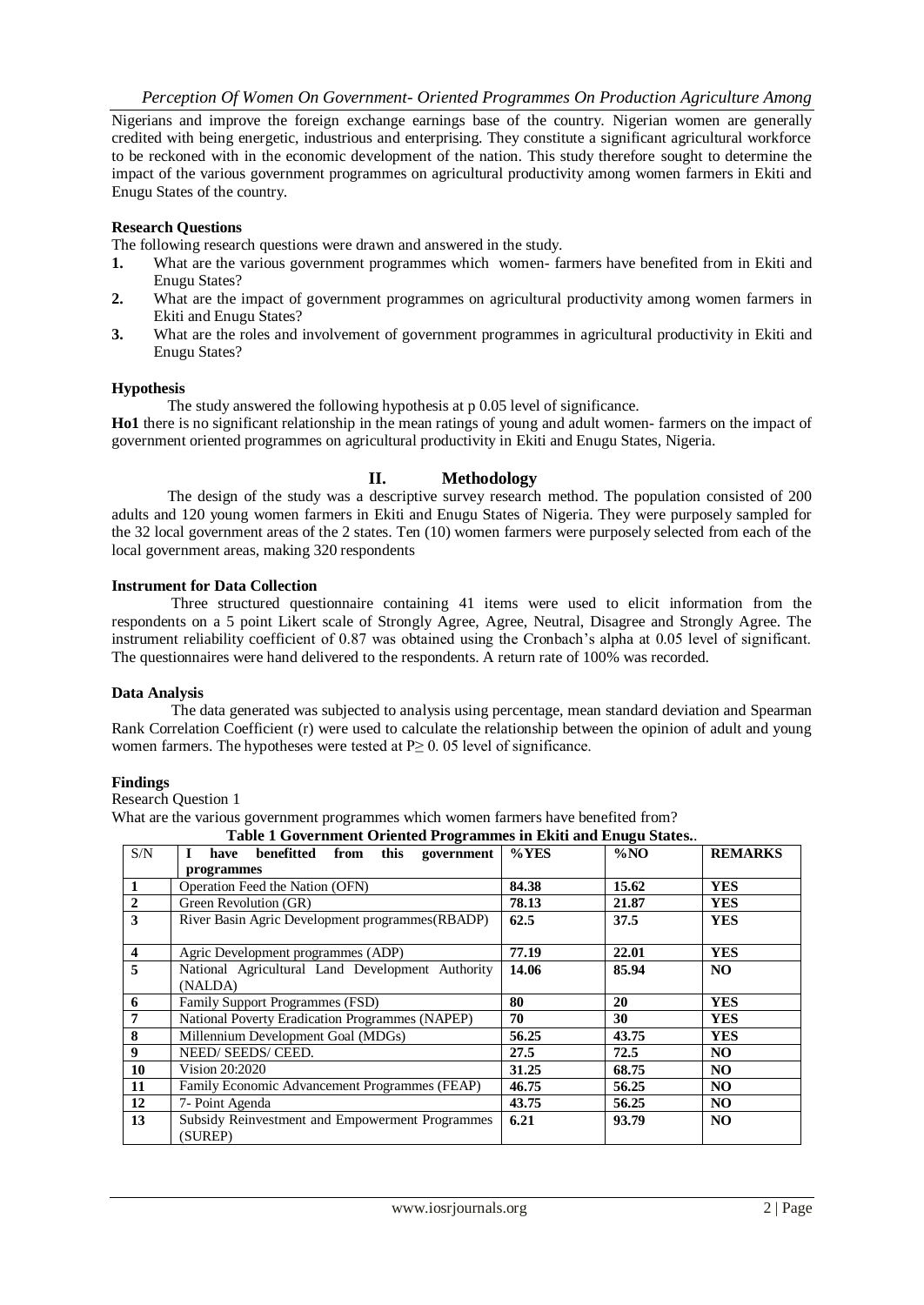The result in Table 1 shows that the respondents have benefitted from seven  $(7)$  out of the thirteen  $(13)$ government- oriented programmes (%  $YES \ge 50$ ). They opined not to have benefitted from 6 out of the thirteen (13) government programmes,  $\frac{0}{6}$  NO $\leq$  49).

## **Research Question 2.**

What are the impact of government programmes on agricultural productivity among women farmers in Ekiti and Enugu States?

**Table 2:** Mean, standard deviation and ranking of the impact of government programmes (GOP) on agricultural productivity among Women in Ekiti and Enugu States.<br> **Example:** N=320

|                  |                                                                | <b>Farmers N=320</b> |           |                         |
|------------------|----------------------------------------------------------------|----------------------|-----------|-------------------------|
| S/N              | Impact of government programmes on agricultural productivity.  | X                    | <b>SD</b> | <b>Ranking</b>          |
| 1                | Government- oriented Programmes should be continued            | 4.67                 | 0.86      | 1                       |
| $\mathbf{2}$     | Sources of additional income for family activities.            | 4.28                 | 0.86      | $\mathbf{2}$            |
| 3                | Has improved output per family per area of farmland            | 4.19                 | 0.76      | 3                       |
| $\boldsymbol{4}$ | Has change women's agricultural life.                          | 4.16                 | 1.01      | $\overline{\mathbf{4}}$ |
| 5                | Has effect on farming system.                                  | 4.00                 | 0.80      | 5                       |
| 6                | Provided information on how to preserve agricultural products. | 3.95                 | 0.89      | 6                       |
| 7                | Assisted in disseminating agricultural information.            |                      | 0.89      | 7                       |
| 8                | Improved livestock management skills.                          |                      | 1.13      | 8                       |
| $\boldsymbol{9}$ | Improved arable crop production.                               | 3.75                 | 1.19      | 9                       |
| 10               | Has assisted in the improvement of modern agriculture skills.  | 3.69                 | 1.03      | 10                      |
| 11               | Has helped to control livestock and crop pests and diseases.   |                      | 0.85      | 11                      |
| 12               | Provided simple farm machine and tools.                        | 3.23                 | 0.87      | 12                      |

Data contained in Table 2 reveals that the respondents ranked item 1-10 high  $x \ge 3.49$  and item 11- 12 as low x  $\leq$  3.49. They agreed most that government oriented programmes should continued (x= 4.67, SD= 0.086.) Cut- off point for Agree  $= X \geq 3.49$ 

#### **Research Question 3`**

What are the roles and involvement of government oriented programmes on agricultural productivity among women farmers in Ekiti and Enugu States?

| Table 3- Means, standard deviation on the involvement and roles in government oriented programmes on |                                                      |  |
|------------------------------------------------------------------------------------------------------|------------------------------------------------------|--|
|                                                                                                      | agricultural productivity in Ekiti and Enugu States. |  |

| S/N                     | Roles of government oriented programmes                                    | $\mathbf{X}$ | <b>SD</b> | <b>Ranking</b>          |
|-------------------------|----------------------------------------------------------------------------|--------------|-----------|-------------------------|
| $\mathbf{1}$            | Improved the life of rural people.                                         | 4.76         | 0.46      | 1                       |
| $\overline{2}$          | Provided market for sale of agricultural products.                         | 4.66         | 0.48      | $\mathbf{2}$            |
| $\overline{\mathbf{3}}$ | Provided loan in cash or kind to assist farm business.                     | 4.62         | 0.49      | 3                       |
| $\overline{\mathbf{4}}$ | Specifically encouraged garri processing.                                  | 4.41         | 0.58      | $\overline{\mathbf{4}}$ |
| 5                       | Assisted in the establishment of some agricultural product in my locality. | 4.42         | 0.54      | 5                       |
| 6                       | Specifically encouraged rice production.                                   | 4.32         | 0.54      | 6                       |
| 7                       | Provided women with processing materials.                                  | 4.31         | 0.565     | 7                       |
| 8                       | Increased agricultural productivity.                                       | 4.29         | 0.60      | 8                       |
| 9                       | Provided transportation of agricultural products.                          | 4.15         | 0.61      | 9                       |
| 10                      | Provided storage materials.                                                | 4.19         | 0.61      | 10                      |
| 11                      | Provided improved seedlings and seeds.                                     | 4.41         | 0.62      | 11                      |
| 12                      | Encouraged planting at the right time.                                     | 3.59         | 0.0       | 12                      |
| 13                      | Encouraged adoption of agricultural programmes.                            | 3.37         | 0.88      | 13                      |
| 14                      | Provided the supplies of fertilizer.                                       | 2.29         | 0.99      | 14                      |
| 15                      | Provided pest and diseases control chemical and know hows.                 | 2.07         | 0.66      | 15                      |
| 16                      | Encouraged the use of farm tools technology.                               | 1.98         | 0.88      | 16                      |

**Table 3** reveals the government programmes have improved the life of the women farmers  $(X=4.76, SD= 0.46)$ , provided market for sales of agricultural products ( $X \le 4.68$ , SD= 0.48) and provided loan in cash or kind to assist farming activities  $X= 4.62$  SD= 0.49). The farmers opined that they have benefited from 12 out of sixteen (16) benefits of government programmes.

Cut-off point for  $\text{Agree} = X > 3.49$ .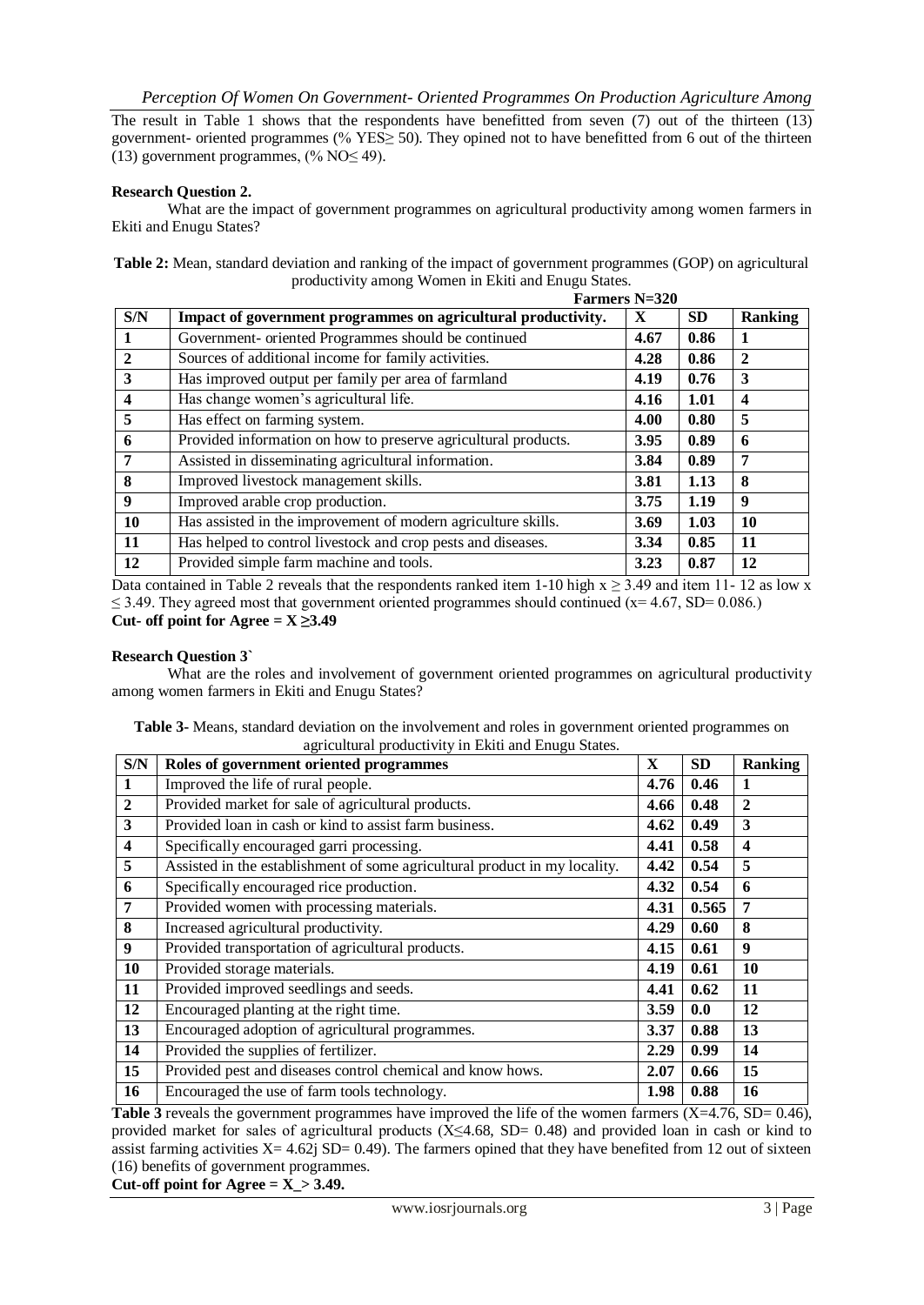**Ho1**. There is no significant relationship in the mean ratings of young and adult women farmers on impact of government oriented programmes on agricultural productivity in Ekiti and Enugu States.

| n agricultural productivity in Ekiti and Enugu States. Nigeria. |                           |     |      |      |     |        |               |
|-----------------------------------------------------------------|---------------------------|-----|------|------|-----|--------|---------------|
|                                                                 | <b>Categories</b>         |     |      | SD   | Df  | r. cal | <b>Remark</b> |
|                                                                 | Young women farmer        | 120 | 4.05 | 0.56 | 119 | 2.79   | <b>Strong</b> |
|                                                                 | <b>Adult women farmer</b> | 200 | 4.37 | 0.74 | 199 |        | relationship  |

**Table 4:** Relationship between adult and young women farmers on impact of government-oriented programmes on agricultural productivity in Ekiti and Enugu States, Nigeria.

Data contained in Table 4 reveals a strong relationship r-value of 2.79 is greater than the critical r-value of 1.29 at 0.05 level of significance. Thus, the hypothesis is rejected.

**318**

#### **III. Discussion of Findings**

 Results presented in Table 1 shows that the farmers have benefitted from 7 out of the thirteen (13) governments –oriented programmes. According to Adekoya (2010) successive government in Nigeria were not oblivious of the problems of farmers and the grinding poverty in Nigeria. They have attempted to deal with the scourge by establishing various agricultural oriented programmes such as the Operation Feed the Nation of the yester years and the current National Poverty Eradication Programme. The farmers might have benefitted from only few of the programmes because of the fact that in most cases the multidimensional nature of poverty and agricultural production are ignored, and such programmes usually focus on one item in a chain.

 Results presented in Table 2 reveals that out of the twelve (12) items presented as impact of government oriented programmes on agricultural productivity, only ten (10) received a mean of 3.49 and above. The respondents agreed that the programmes have improved their output per area of farmland; hence, the programmes have changed their life. The finding is in consonant with Olumilua (1992) statement that involvement of women in food production will enhance rural development and encourage mass food production. Hence the women farmers agreed that government oriented programmes should continue.

 From the results presented in Table 3 it was agreed that government oriented programmes have improved the life of the rural women and provided markets for their products. This is supported by Simon (1976) and in agreement with one of the goals of State Economic Empowerment and Development Strategy (SEED) that the formation of women organisation plays important roles in promoting women opportunities for socioeconomic development, improved way of living, adequate food and more knowledge.

 The results from Table 4 show that there is a strong relationship between the opinion of adult and young women farmers in agriculture about the impact of government-oriented programme on agricultural productivity among women who are engaged in farming in Enugu and Ekiti States. The relatively low standard deviation of the two groups is an indication that the respondents' opinions are favourable to the programmes. According to Babangida, (1991) women oriented agricultural programmes was oriented to make women to be self reliant and contribute positively to agricultural development of the country. For example one of the main objectives of the Better Life Programme were to improve the standard of living of rural women, boost agricultural productivity and increase the number of small scale agro industries in the country. An inference from this is that the traditional focus of all government programmes are meant to improve the conditions of Nigerians and increase agricultural productivity among other reasons.

#### **IV. Conclusion**

 Based on the results obtained in the study, the following conclusions were drawn: that governmentoriented women programme for agriculture should continue. Both the adult and young women agreed that the programmes have drastically improved their methods of farming and ways of coping with rural life. It was discovered that the GOP provided good market for sales of agricultural products and encouraged the establishment of agriculture projects to enhance production agriculture among women in both Ekiti and Enugu States.

#### **Recommendations**

Based on the findings of this study, it was recommended that

- 1. Government should provide and encourage rural women to attend adult literacy education programmes, training sections and workshop on agricultural practices at least to receive minimum education, so that the women can be literate and be able to increase their productivity and skills.
- 2. Fertilizers and agricultural chemicals should be made available for the women-farmers' use.
- 3. Government agricultural programmes should be subjected to periodic evaluation and replanning. The programmes should have stable policy, streamlined, be continuous and made rural- based.